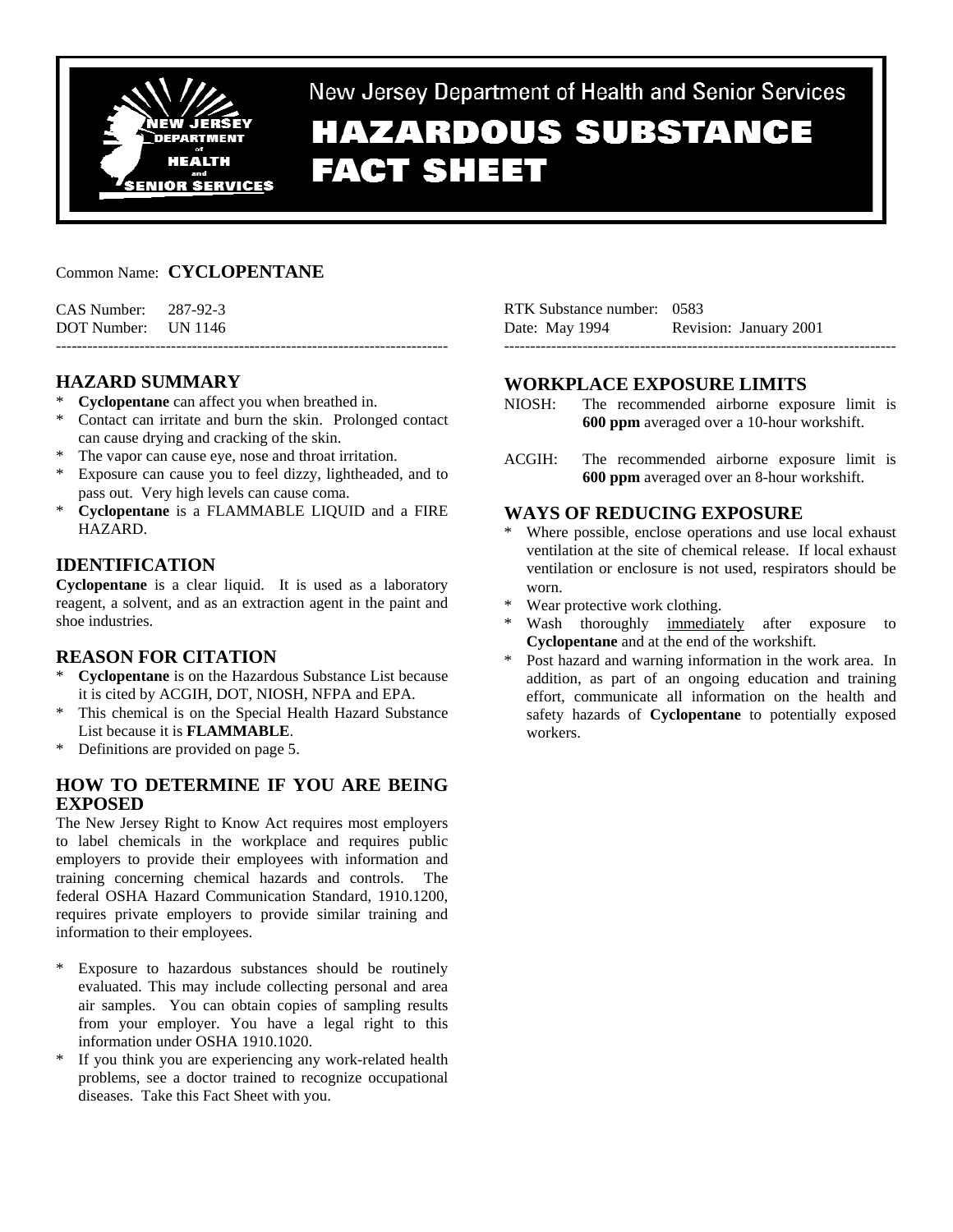# **CYCLOPENTANE** page 2 of 6

This Fact Sheet is a summary source of information of all potential and most severe health hazards that may result from exposure. Duration of exposure, concentration of the substance and other factors will affect your susceptibility to any of the potential effects described below.

---------------------------------------------------------------------------

# **HEALTH HAZARD INFORMATION**

#### **Acute Health Effects**

The following acute (short-term) health effects may occur immediately or shortly after exposure to **Cyclopentane**:

- Contact can irritate and burn the skin.
- \* The vapor can cause eye, nose and throat irritation.
- \* Exposure can cause you to feel dizzy, lightheaded, and to pass out. Very high levels can cause coma.

## **Chronic Health Effects**

The following chronic (long-term) health effects can occur at some time after exposure to **Cyclopentane** and can last for months or years:

## **Cancer Hazard**

\* According to the information presently available to the New Jersey Department of Health and Senior Services, **Cyclopentane** has not been tested for its ability to cause cancer in animals.

#### **Reproductive Hazard**

According to the information presently available to the New Jersey Department of Health and Senior Services, **Cyclopentane** has not been tested for its ability to affect reproduction.

## **Other Long-Term Effects**

- Prolonged contact can cause drying and cracking of the skin.
- \* This chemical has not been adequately evaluated to determine whether brain or other nerve damage could occur with repeated exposure. However, many solvents and other petroleum-based chemicals have been shown to cause such damage. Effects may include reduced memory and concentration, personality changes (withdrawal, irritability), fatigue, sleep disturbances, reduced coordination, and/or effects on nerves supplying internal organs (autonomic nerves) and/or nerves to the arms and legs (weakness, "pins and needles").

# **MEDICAL**

#### **Medical Testing**

If symptoms develop or overexposure is suspected, the following is recommended:

\* Evaluate for brain effects such as changes in memory, concentration, sleeping patterns and mood (especially irritability and social withdrawal), as well as headaches and

 fatigue. Consider evaluations of the cerebellar, autonomic and peripheral nervous systems. Positive and borderline individuals should be referred for neuropsychological testing.

Any evaluation should include a careful history of past and present symptoms with an exam. Medical tests that look for damage already done are not a substitute for controlling exposure.

Request copies of your medical testing. You have a legal right to this information under OSHA 1910.1020.

# **WORKPLACE CONTROLS AND PRACTICES**

Unless a less toxic chemical can be substituted for a hazardous substance, **ENGINEERING CONTROLS** are the most effective way of reducing exposure. The best protection is to enclose operations and/or provide local exhaust ventilation at the site of chemical release. Isolating operations can also reduce exposure. Using respirators or protective equipment is less effective than the controls mentioned above, but is sometimes necessary.

In evaluating the controls present in your workplace, consider: (1) how hazardous the substance is, (2) how much of the substance is released into the workplace and (3) whether harmful skin or eye contact could occur. Special controls should be in place for highly toxic chemicals or when significant skin, eye, or breathing exposures are possible.

In addition, the following controls are recommended:

- Where possible, automatically pump liquid **Cyclopentane** from drums or other storage containers to process containers.
- \* Before entering a confined space where **Cyclopentane** may be present, check to make sure that an explosive concentration does not exist.

Good **WORK PRACTICES** can help to reduce hazardous exposures. The following work practices are recommended:

- \* Workers whose clothing has been contaminated by **Cyclopentane** should change into clean clothing promptly.
- Contaminated work clothes should be laundered by individuals who have been informed of the hazards of exposure to **Cyclopentane**.
- Eye wash fountains should be provided in the immediate work area for emergency use.
- If there is the possibility of skin exposure, emergency shower facilities should be provided.
- \* On skin contact with **Cyclopentane**, immediately wash or shower to remove the chemical. At the end of the workshift, wash any areas of the body that may have contacted **Cyclopentane**, whether or not known skin contact has occurred.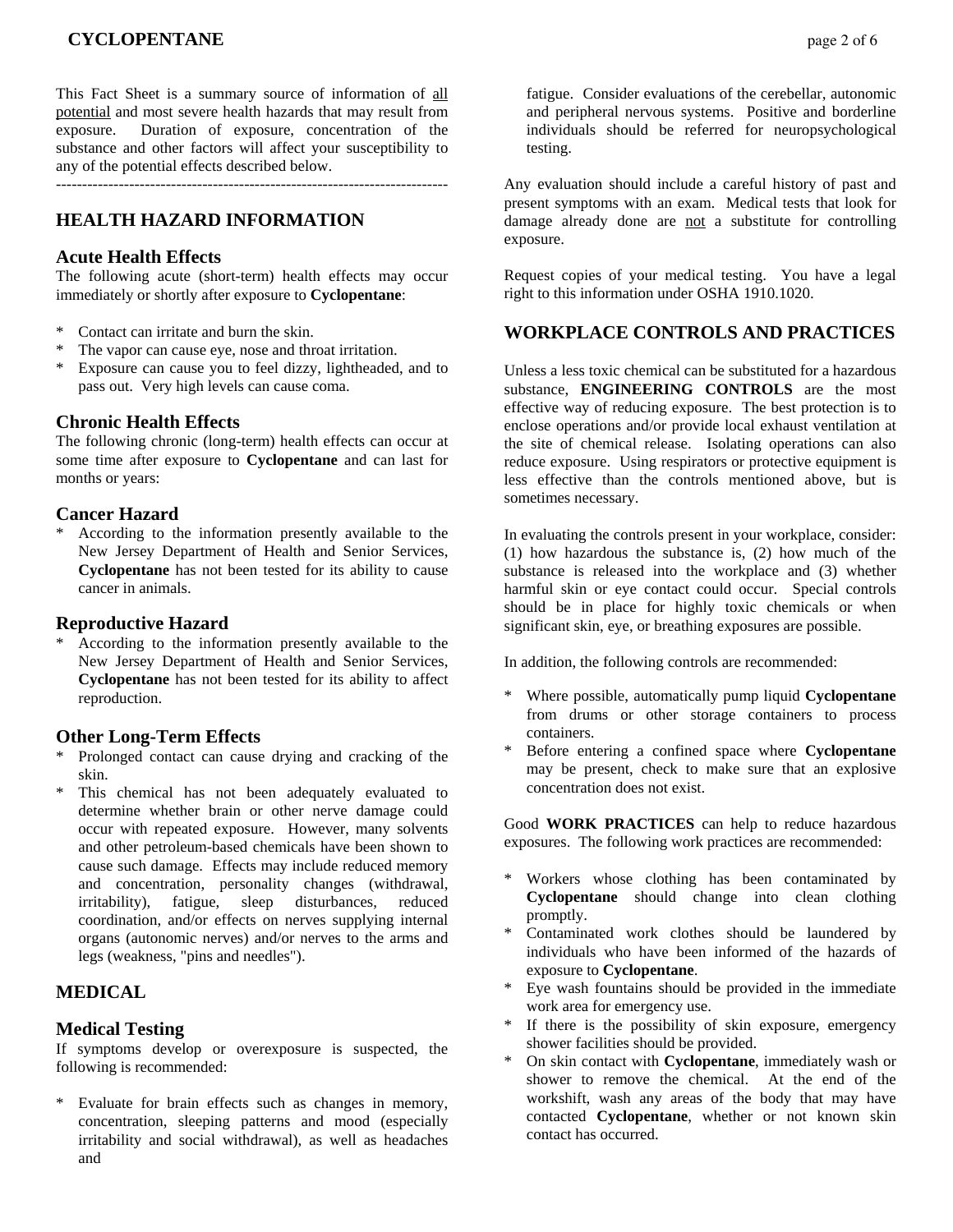# **CYCLOPENTANE page 3 of 6**

\* Do not eat, smoke, or drink where **Cyclopentane** is handled, processed, or stored, since the chemical can be swallowed. Wash hands carefully before eating, drinking, smoking, or using the toilet.

# **PERSONAL PROTECTIVE EQUIPMENT**

WORKPLACE CONTROLS ARE BETTER THAN PERSONAL PROTECTIVE EQUIPMENT. However, for some jobs (such as outside work, confined space entry, jobs done only once in a while, or jobs done while workplace controls are being installed), personal protective equipment may be appropriate.

OSHA 1910.132 requires employers to determine the appropriate personal protective equipment for each hazard and to train employees on how and when to use protective equipment.

The following recommendations are only guidelines and may not apply to every situation.

## **Clothing**

- \* Avoid skin contact with **Cyclopentane**. Wear solventresistant gloves and clothing. Safety equipment suppliers/ manufacturers can provide recommendations on the most protective glove/clothing material for your operation.
- \* All protective clothing (suits, gloves, footwear, headgear) should be clean, available each day, and put on before work.

#### **Eye Protection**

- Wear indirect-vent, impact and splash resistant goggles when working with liquids.
- \* Wear a face shield along with goggles when working with corrosive, highly irritating or toxic substances.
- \* Contact lenses should not be worn when working with this substance.

# **Respiratory Protection**

#### **IMPROPER USE OF RESPIRATORS IS DANGEROUS.**

Such equipment should only be used if the employer has a written program that takes into account workplace conditions, requirements for worker training, respirator fit testing and medical exams, as described in OSHA 1910.134.

Where the potential exists for exposure over **600 ppm**, use a MSHA/NIOSH approved supplied-air respirator with a full facepiece operated in a pressure-demand or other positive-pressure mode. For increased protection use in combination with an auxiliary self-contained breathing apparatus operated in a pressure-demand or other positivepressure mode.

## **HANDLING AND STORAGE**

- Prior to working with **Cyclopentane** you should be trained on its proper handling and storage.
- **Cyclopentane** is not compatible with OXIDIZING AGENTS (such as PERCHLORATES, PEROXIDES, PERMANGANATES, CHLORATES, NITRATES, CHLORINE, BROMINE and FLUORINE).
- Store in tightly closed containers in a cool, well-ventilated area.
- Sources of ignition, such as smoking and open flames, are prohibited where **Cyclopentane** is used, handled, or stored.
- Metal containers involving the transfer of **Cyclopentane** should be grounded and bonded.
- Use only non-sparking tools and equipment, especially when opening and closing containers of **Cyclopentane**.
- Wherever **Cyclopentane** is used, handled, manufactured, or stored, use explosion-proof electrical equipment and fittings.

# **QUESTIONS AND ANSWERS**

- Q: If I have acute health effects, will I later get chronic health effects?
- A: Not always. Most chronic (long-term) effects result from repeated exposures to a chemical.
- Q: Can I get long-term effects without ever having shortterm effects?
- A: Yes, because long-term effects can occur from repeated exposures to a chemical at levels not high enough to make you immediately sick.
- Q: What are my chances of getting sick when I have been exposed to chemicals?
- A: The likelihood of becoming sick from chemicals is increased as the amount of exposure increases. This is determined by the length of time and the amount of material to which someone is exposed.
- Q: When are higher exposures more likely?
- A: Conditions which increase risk of exposure include physical and mechanical processes (heating, pouring, spraying, spills and evaporation from large surface areas such as open containers), and "confined space" exposures (working inside vats, reactors, boilers, small rooms, etc.).
- Q: Is the risk of getting sick higher for workers than for community residents?
- A: Yes. Exposures in the community, except possibly in cases of fires or spills, are usually much lower than those found in the workplace. However, people in the community may be exposed to contaminated water as well as to chemicals in the air over long periods. This may be a problem for children or people who are already ill.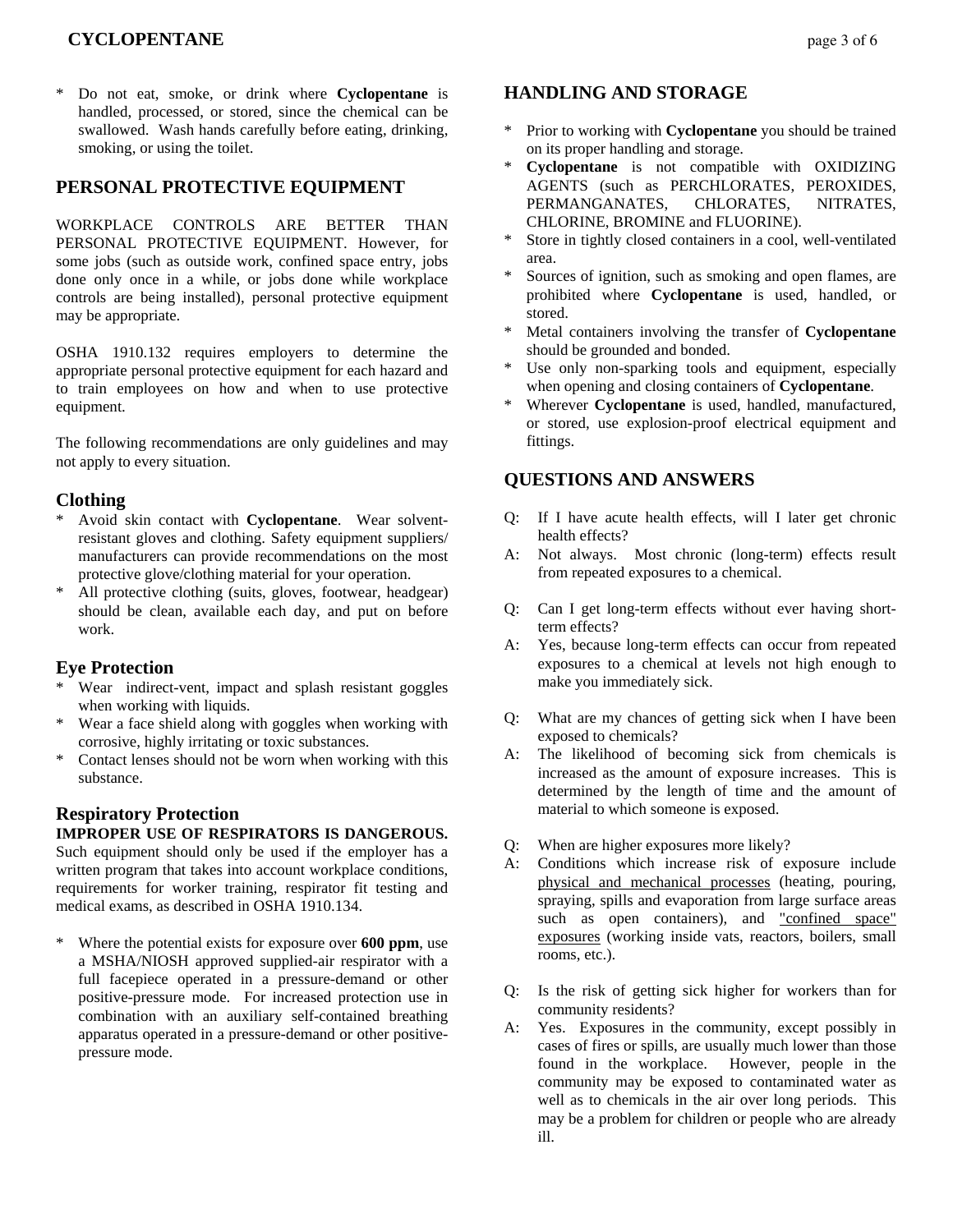#### --------------------------------------------------------------------------- The following information is available from:

 New Jersey Department of Health and Senior Services Occupational Health Service PO Box 360 Trenton, NJ 08625-0360 (609) 984-1863 (609) 292-5677 (fax)

Web address: http://www.state.nj.us/health/eoh/odisweb/

#### **Industrial Hygiene Information**

Industrial hygienists are available to answer your questions regarding the control of chemical exposures using exhaust ventilation, special work practices, good housekeeping, good hygiene practices, and personal protective equipment including respirators. In addition, they can help to interpret the results of industrial hygiene survey data.

#### **Medical Evaluation**

If you think you are becoming sick because of exposure to chemicals at your workplace, you may call personnel at the Department of Health and Senior Services, Occupational Health Service, who can help you find the information you need.

#### **Public Presentations**

Presentations and educational programs on occupational health or the Right to Know Act can be organized for labor unions, trade associations and other groups.

#### **Right to Know Information Resources**

The Right to Know Infoline (609) 984-2202 can answer questions about the identity and potential health effects of chemicals, list of educational materials in occupational health, references used to prepare the Fact Sheets, preparation of the Right to Know survey, education and training programs, labeling requirements, and general information regarding the Right to Know Act. Violations of the law should be reported to (609) 984-2202.

---------------------------------------------------------------------------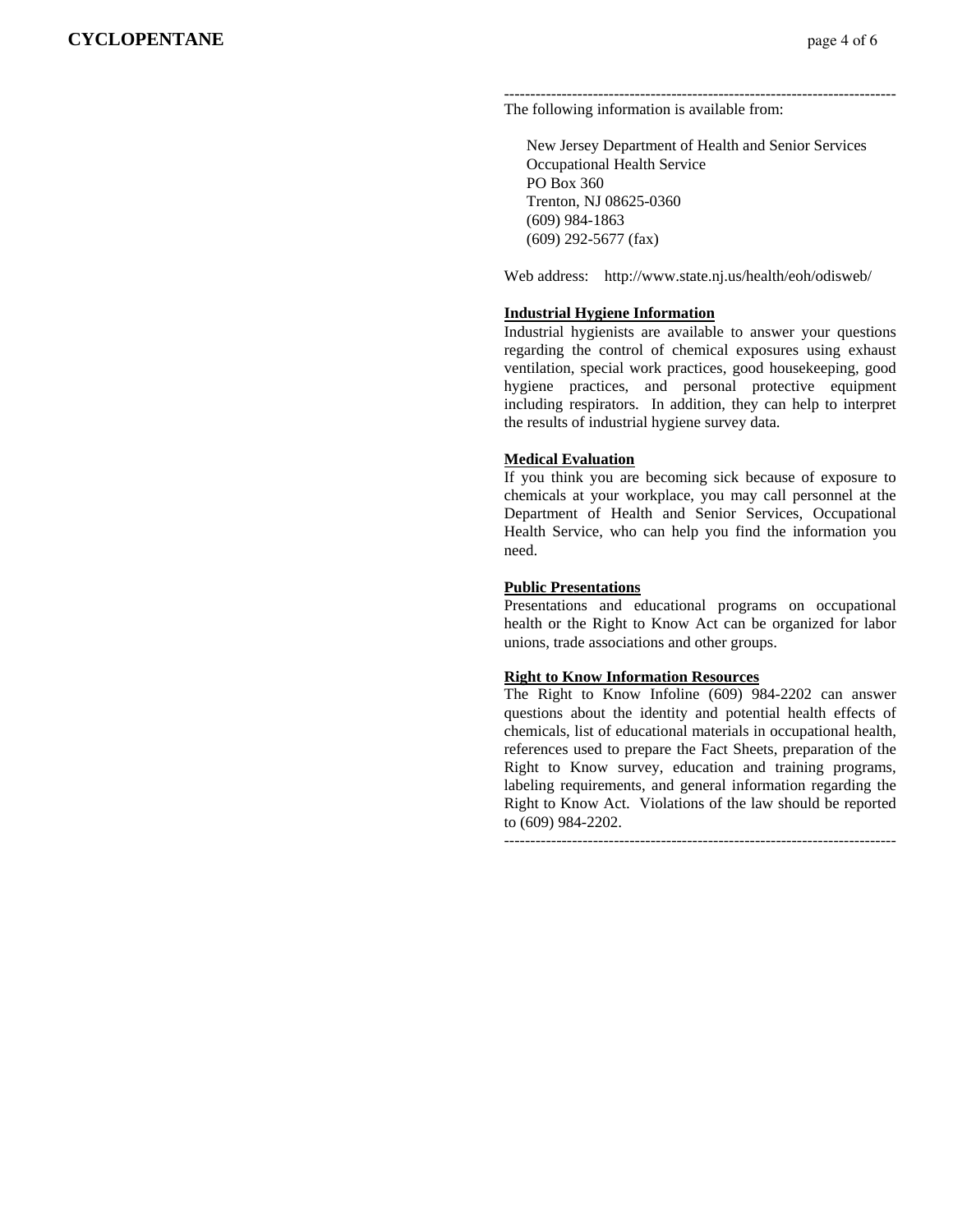## **DEFINITIONS**

**ACGIH** is the American Conference of Governmental Industrial Hygienists. It recommends upper limits (called TLVs) for exposure to workplace chemicals.

A **carcinogen** is a substance that causes cancer.

The **CAS number** is assigned by the Chemical Abstracts Service to identify a specific chemical.

A **combustible** substance is a solid, liquid or gas that will burn.

A **corrosive** substance is a gas, liquid or solid that causes irreversible damage to human tissue or containers.

**DEP** is the New Jersey Department of Environmental Protection.

**DOT** is the Department of Transportation, the federal agency that regulates the transportation of chemicals.

**EPA** is the Environmental Protection Agency, the federal agency responsible for regulating environmental hazards.

A **fetus** is an unborn human or animal.

A **flammable** substance is a solid, liquid, vapor or gas that will ignite easily and burn rapidly.

The **flash point** is the temperature at which a liquid or solid gives off vapor that can form a flammable mixture with air.

**HHAG** is the Human Health Assessment Group of the federal EPA.

**IARC** is the International Agency for Research on Cancer, a scientific group that classifies chemicals according to their cancer-causing potential.

A **miscible** substance is a liquid or gas that will evenly dissolve in another.

**mg/m3** means milligrams of a chemical in a cubic meter of air. It is a measure of concentration (weight/volume).

**MSHA** is the Mine Safety and Health Administration, the federal agency that regulates mining. It also evaluates and approves respirators.

A **mutagen** is a substance that causes mutations. A **mutation** is a change in the genetic material in a body cell. Mutations can lead to birth defects, miscarriages, or cancer.

**NAERG** is the North American Emergency Response Guidebook. It was jointly developed by Transport Canada, the United States Department of Transportation and the Secretariat of Communications and Transportation of Mexico. It is a guide for first responders to quickly identify the specific or generic hazards of material involved in a transportation incident, and to protect themselves and the general public during the initial response phase of the incident.

**NCI** is the National Cancer Institute, a federal agency that determines the cancer-causing potential of chemicals.

**NFPA** is the National Fire Protection Association. It classifies substances according to their fire and explosion hazard.

**NIOSH** is the National Institute for Occupational Safety and Health. It tests equipment, evaluates and approves respirators, conducts studies of workplace hazards, and proposes standards to OSHA.

**NTP** is the National Toxicology Program which tests chemicals and reviews evidence for cancer.

**OSHA** is the Occupational Safety and Health Administration, which adopts and enforces health and safety standards.

**PEOSHA** is the Public Employees Occupational Safety and Health Act, a state law which sets PELs for New Jersey public employees.

**PIH** is a DOT designation for chemicals which are Poison Inhalation Hazards.

**ppm** means parts of a substance per million parts of air. It is a measure of concentration by volume in air.

A **reactive** substance is a solid, liquid or gas that releases energy under certain conditions.

A **teratogen** is a substance that causes birth defects by damaging the fetus.

**TLV** is the Threshold Limit Value, the workplace exposure limit recommended by ACGIH.

The **vapor pressure** is a measure of how readily a liquid or a solid mixes with air at its surface. A higher vapor pressure indicates a higher concentration of the substance in air and therefore increases the likelihood of breathing it in.